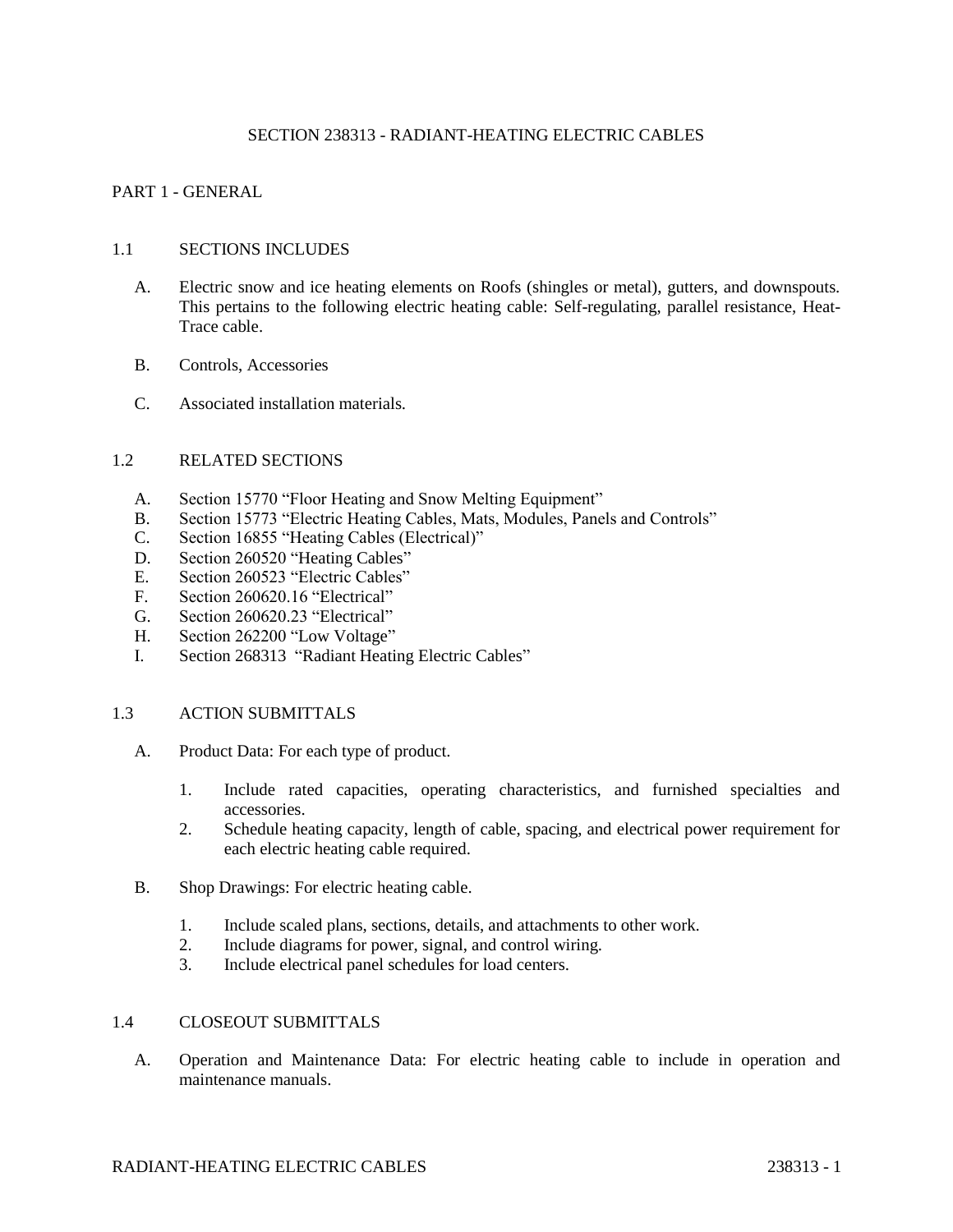### 1.5 WARRANTY

- A. Special Warranty: Manufacturer agrees to repair or replace electric heating cable that fails in materials or workmanship within specified warranty period.
	- 1. Warranty Period, Self-Regulating heat cables: 2-10 years from date of Substantial Completion, provided that resistance readings are taken before, during, and after installation; and sent to Manufacturer.

## PART 2 - PRODUCTS

#### 2.1 GENERAL REQUIREMENTS FOR ELECTRIC HEATING CABLE

A. Electrical Components, Devices, and Accessories: Listed and labeled as defined in NFPA 70, by a qualified testing agency, and marked for intended location and application.

#### 2.2 SELF-REGULATING HEATING CABLE FOR ROOF AND GUTTER DE-ICING

- A. Basis-of-Design Product: Subject to compliance with requirements, provide Wellspring Manufacturing; Self Regulating heat cable by one of the following:
	- 1. ProLine Radiant 12637 S. 265 W., Suite 100A, Draper, UT 84020 Phone: 866-676-9276 / Fax: 801-948-7599 Web: [www.prolineradiant.com](http://www.prolineradiant.com/)
	- 2. Warmzone 12637 S. 265 W., Suite 100, Draper, UT 84020 Phone: 888-488-9276 / Fax: 801-948-7599 Web: [www.warmzone.com](http://www.warmzone.com/)
- B. Compliance: UL IEEE 515
- C. Cable, Self Regulating Heating: with a homogenous self-regulating polymer heating element fed from two 16awg tined copper buss bars with an insulated tinned copper ground braid that extends through its length. Standard with a Thermoplastic UV rated covering.
- D. Maximum Power on Operating Temperature: 149 deg F (65 deg C)
- E. Capabilities and Characteristics:
	- 1. Cable Construction: Conductive Polymer heating element fed with 16awg tinned copper buss wires.
	- 2. Cable Width: minimum .36 inch (9.3mm) nominal. Cable both flexible and UV protected.
	- 3. Ground Conductor: Tinned Copper.
	- 4. Cable Outer jacket: UV Rated thermoplastic or fluoropolymer.
	- 5. Cable Inner Insulation Jacket: Polyolefin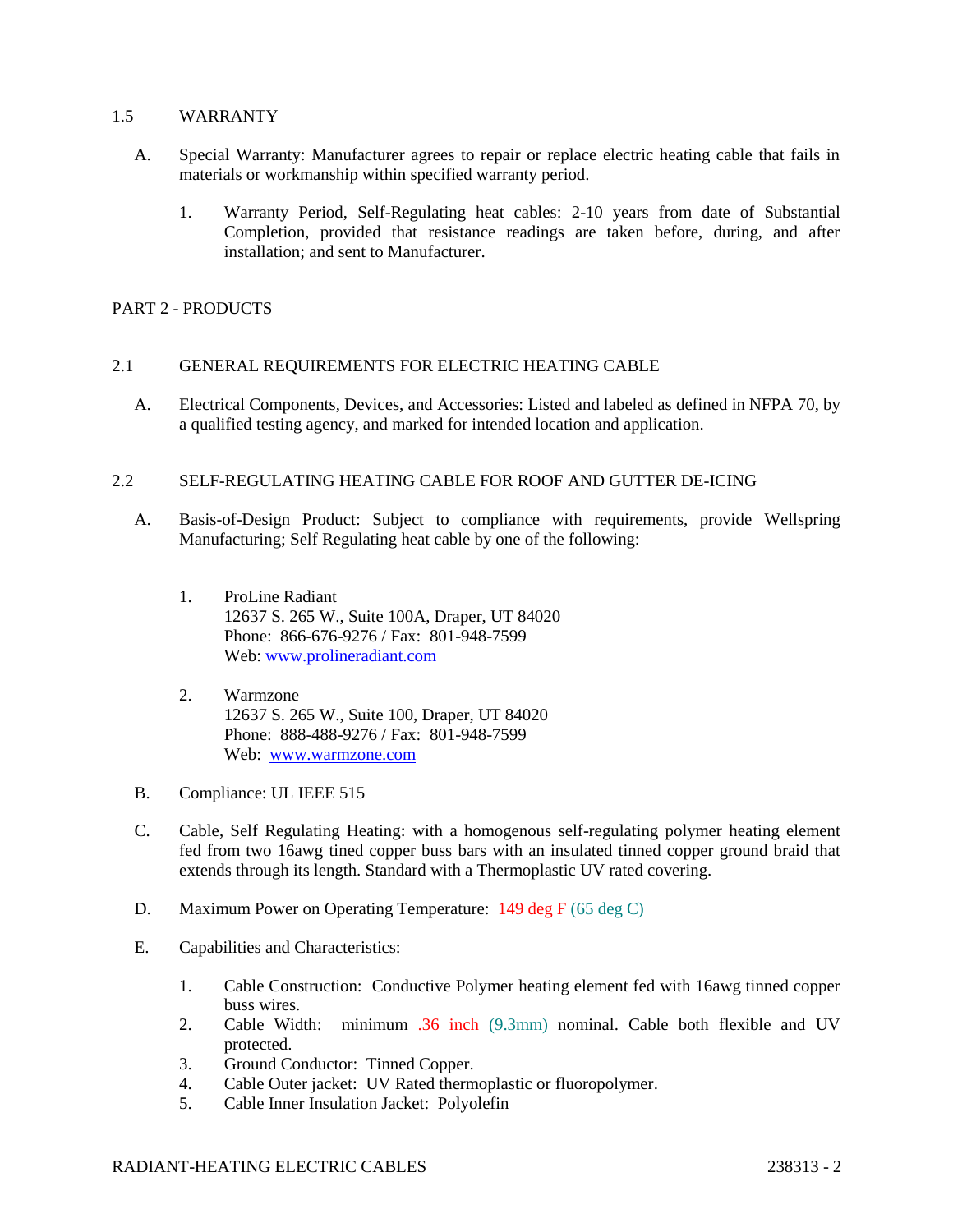- 6. Splice: Field assembled Type determined by application.
- 7. Terminator: Field assembled, Type determined by application.
- 8. Minimum Bending Radius: 1.4 inch (36 mm).
- 9. Maximum Heat Output: [RHSR-12- 12W/ft. (40 W/ m)] [RHSR- 10- 10W/ft. (31 W/m)] [RHSR-8- 8 W/ft. (25 W/m)] [RHSR-5- 5 W/ft. (17 W/m)] @50 deg F (10 deg C)
- 10. Minimum Installation Temperature: -4 deg F (-20 deg C).
- 11. Minimum Spacing: May be over lapped
- 12. Electrical Characteristics:
	- a. Volts: [100 to 120] [**200 to 277**].
	- b. Phase: [**Single-phase**].
	- c. Hertz: 0-60 Hz.
	- d. Total Wattage by Cable Length
	- e. Minimum Circuit Capacity: 15 amps.
	- f. Maximum Over current Protection 40amp.
- F. Accessories (Required for Specific applications)
	- 1. Roof Ice and Gutter melt.
		- a. Power and termination kit.
		- b. Roof Clips.
		- c. Down spout Hangers.
		- d. Epoxy.

#### 2.3 CONTROLS

- A. Comply with requirements in Section 230900 "Instrumentation and Control for HVAC" and Section 230993 "Sequence of Operations for HVAC Controls" for control devices and sequence of operations for radiant-heating electric cables.
- B. Precipitation and Temperature Sensor for electric snow and ice heating elements on Roofs (shingles or metal), gutters, and downspouts
	- 1. System activation shall be controlled by WS Snowmelt controller with external temperature and moisture sensors. Control of the system shall be achieved by the use of one or two remote mounted sensors which will collectively sense the outdoor temperature and the presence of falling snow.
		- a. System shall be capable of responding to the input from both a temperature and moisture sensor.
		- b. Controller will be capable of controlling one zone.
		- c. Control device shall be CSA, ETL, UL or equivalent Approved.
	- 2. WS-2C, WS-5C or WS-8C Aerial mounted sensors with integral or remote temperature and moisture sensors. Appropriate contactor / relay enclosures shall be NEMA 3R minimum rated, suitable for outdoor mounting. Control of the system shall be achieved by the use of an Aerial Controller with integrated snow and temperature sensors which will collectively sense the outdoor temperature and the presence of falling snow.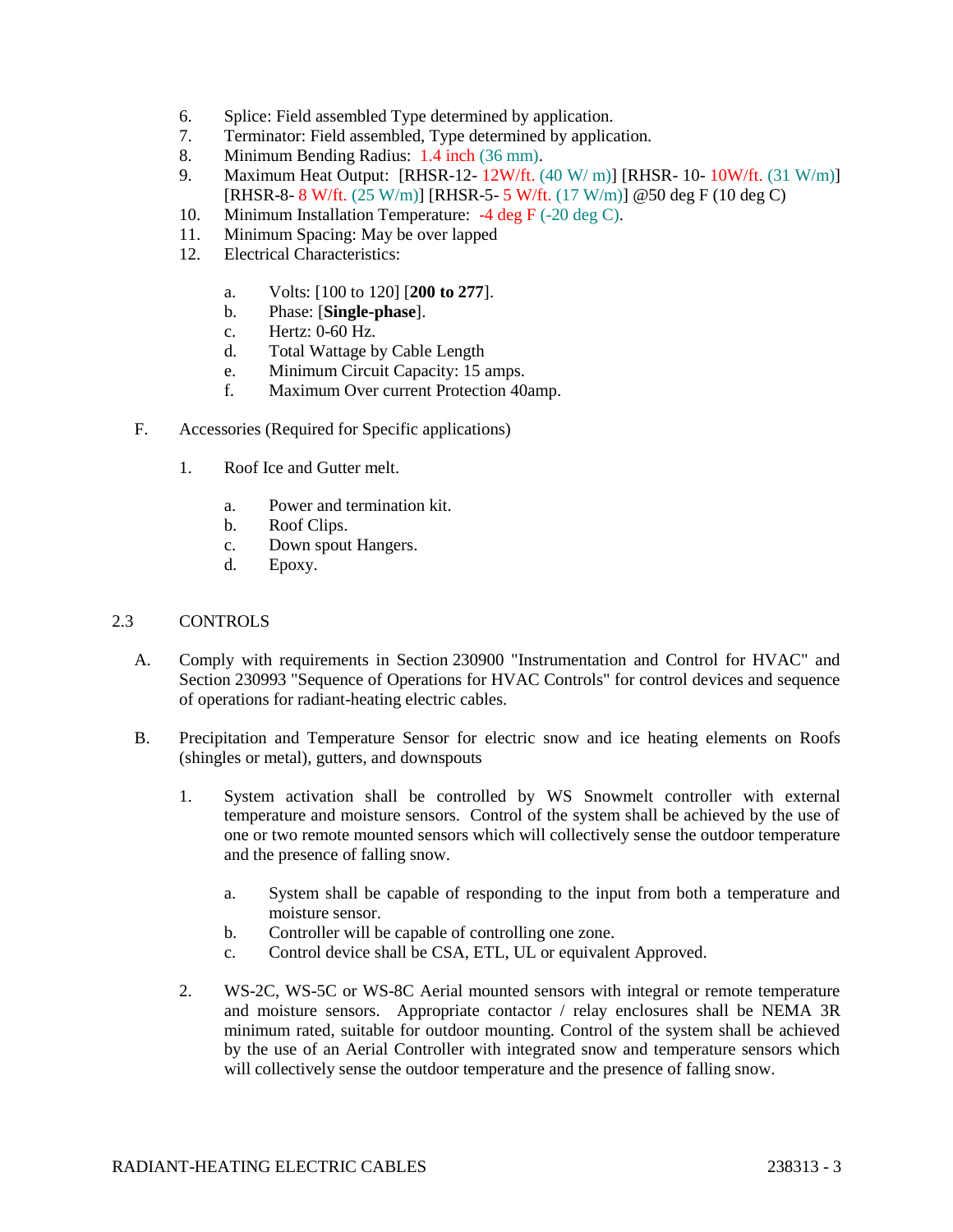- a. System shall be capable of responding to the input from both a temperature and moisture sensor.
- b. Controller will be capable of controlling one zone.
- c. Controller will remain energized for an adjustable duration following the end of snowfall, so that slush and ice formation are prevented or evaporated.
- d. Controller shall feature a device to permit Manual Override. The manual feature shall self-disconnect after a time delay to prevent system run-away.
- e. Controller shall have remote auxiliary control unit (WS-AUX) that mimics Aerial Sensor for easy visibility and ground access.
- f. Control device shall be CSA, ETL, UL or equivalent Approved.

#### 2.4 ACCESSORIES

- A. WS Interconnect Cable: To go between Aerial Snow Sensor and the remote auxiliary (WS-AUX) control unit. Cable should be stranded, shielded 6 conductor, 22 AWG.
	- 1. Length: [**50 ft. (15.2 m)**] [**100 ft. (30.5 m)**] [**200 ft. (61 m)**].
- B. Securing accessories: Roof clips (PLSR14/PLSR13) and Downspout hanger kit (PLSR15) to secure cable to roofs or within gutters and downspouts.

## PART 3 - EXECUTION

#### 3.1 EXAMINATION

- A. For all products, examine surfaces and substrates to receive electric heating cables for compliance with requirements for installation tolerances and other conditions affecting performance.
	- 1. Ensure surfaces in contact with electric heating cables are free of burrs and sharp protrusions.
	- 2. Measure and verify square footages (square meters) for areas to be heated.
	- 3. Verify available supply voltages for project.
	- 4. Identify location of any required junction box(s). Ensure that the maximum run length distance for each product is not exceeded.
	- 5. Ensure that environmental requirements for required controls are not violated.
- B. Proceed with installation only after unsatisfactory conditions have been corrected.

#### 3.2 APPLICATIONS

- A. Install the following types of electric heating cable for the applications described:
	- 1. Snow and Ice Melt for metal/shingle roofs, gutters and downspouts: Self regulating, parallel-resistance heating element.

## 3.3 INSTALLATION

A. Heating Systems Installation.

## RADIANT-HEATING ELECTRIC CABLES 238313 - 4